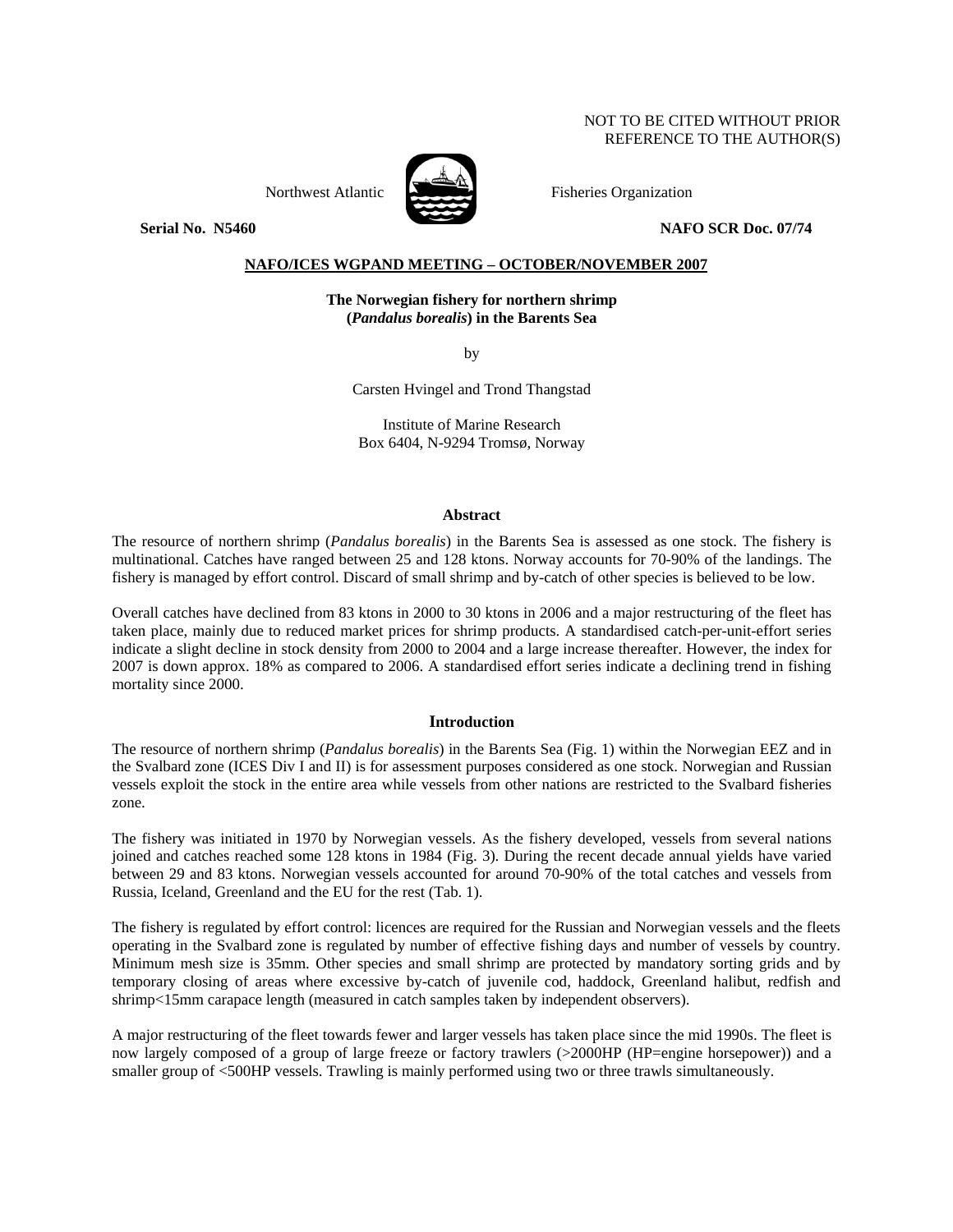The present paper updates available information derived from catch statistics, logbooks and catch sampling from the Norwegian trawl fishery for shrimp in the Barents Sea (ICES Div. I and II).

#### **Materials and methods**

Logbook data were analysed to show the spatial and temporal distribution of the fishery and fleet composition. Catch-per-unit-effort (CPUE) data from Norwegian vessels were used in multiplicative models to calculate standardised annual catch rate indices (Hvingel et al., 2000). A Standardised effort series was derived by dividing total catch by the standardised CPUE.

The CPUE indices included the following variables: (1) vessel fishing power grouped by engine size, (2) seasonal availability of shrimp, (3) spatial availability of shrimp, (4) gear type (single, double or triple trawl) and (5) annual mean CPUE. The calculations were done using the SAS statistical software (Anon., 1988). The area definition used is similar to the stratification used in the survey (Hvingel, 2007). The multiplicative model was represented in logarithmic form as:

$$
\ln\left(CPUE_{kjmhi}\right) = \ln\left(u\right) + \ln\left(V_k\right) + \ln\left(S_j\right) + \ln\left(A_m\right) + \ln\left(G_h\right) + \ln\left(Y_i\right) + e_{kjmhi}
$$

Where *CPUE<sub>kimhi</sub>* is the mean CPUE for vessel-group k, fishing in area m in month j during year i with geartype h (k)  $= 1,...,n;$  m  $= 1,...,a;$  j  $= 1,...,s;$  i  $= 1,...,y;$  h=1,2,3); ln(*u*) is overall mean ln(*CPUE*);  $V_k$  is the effect of the k<sup>th</sup> vesselgroup;  $S_j$  is the effect of the j<sup>th</sup> month;  $A_m$  is effect of the m<sup>th</sup> area;  $G_h$  is the effect of grar type h;  $Y_i$  is the effect of the  $i<sup>th</sup>$  year;  $e_{kjmhi}$  is the error term assumed to be normally distributed N(0, $\sigma^2$ /n) where n is the number of observations in the cell. The standardised CPUE indices are the antilog of the year coefficient.

Data on catch compositions are available from observers since 1995 and a reference vessel since 2002. The carapace length is measured on 300 individuals of shrimp in each sample.

### **Results**

#### *Spatial and seasonal distribution*

The fishery is conducted mainly in the Hopen area (central Barents Sea) which, along with the Svalbard shelf, is considered the most important fishing ground (Fig. 1). The fishery takes place in all months but may in certain years be restricted by ice conditions. The lowest intensity is generally seen in October through March, the highest in May to August (Fig. 2). In 2005 more effort than usual was spent in the beginning of year (January–March).

## *Landings*

Since the early 1980s annual landings have varied in a cyclic manner with local minima and maxima separated by periods of 4-5 years (Fig. 3). Overall catches have ranged from 25 to 128 ktons. The most recent peak was seen in 2000 at approximately 83 ktons. Catches thereafter declined to 30 ktons in 2006. Based on data until August (logbooks and information from the industry) the total catch of 2007 is estimated to remain at this level.

### *Discards and by-catch*

Discard of shrimp is believed to be small as the fishery is not catch regulated. Small cod, haddock, Greenland halibut and redfish in the size range of 5-25 cm are caught as by-catch. The by-catch of small cod ranged between 2 and 67 million individuals/yr since 1997, while 1-9 million haddock/yr and 0.5 to 14 million Greenland halibut/yr was registered since 2000. There are no estimates of by-catch of redfish. Details on by-catch are reported to AFWG (ICES, 2007).

#### *Fleet composition and gear*

A major restructuring of the fleet towards fewer and larger vessels has taken place since the mid 1990s. In 1994 6% of the catches reported in logbooks were taken by large factory trawlers (>2000 HP) whereas this fleet component accounted for more than 95% in 2007 (Fig. 4).

Since 2000 the number of vessels participating have been reduced from 150 to 21 in 2007 (Fig. 5). The large vessel component (>2000HP) consists of 12 vessels.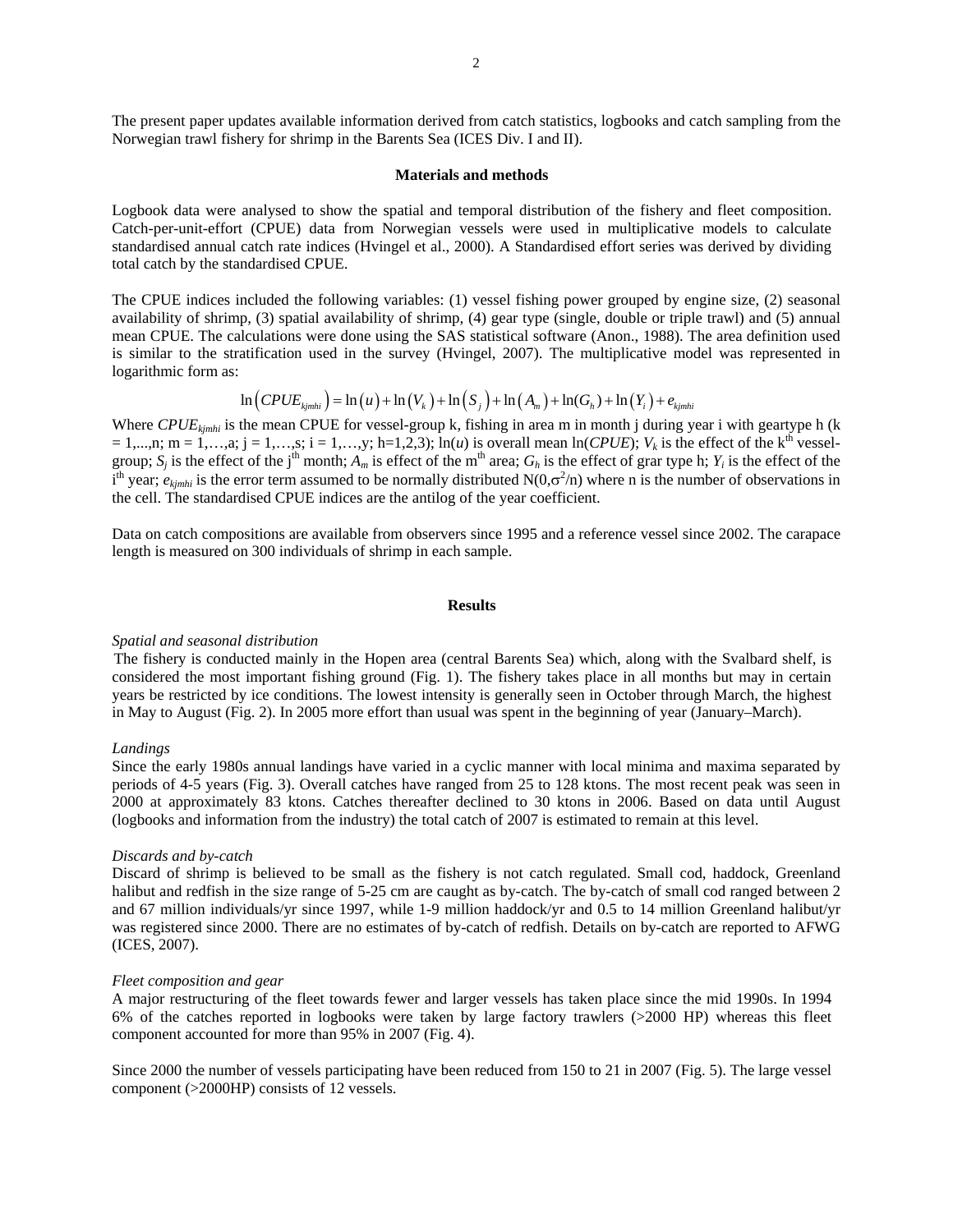Until 1996 the fishery was conducted by using single trawls only. Double trawls were introduced in 1996 and in 2002 approximately 50% of the total effort spent was by using two trawls simultaneously (Fig. 6). In 2000 a few vessels started to experiment with triple trawls: 22% of the effort in 2007 is accounted for by this fishing method.

### *Standardised CPUE*

The fishery dependent index of stock biomass – the standardised CPUE – is indicative of shrimp greater than 16 mm cpl., i.e. of the older male and the female stock combined.

The standardised CPUE declined by 60% from a maximum in 1984 to the lowest value of the time series in 1987 (Fig. 7) (Tab. 2). After that it showed an overall increasing trend until 2000 and then remained stable close to the mean of the series until 2003. Following a decline from 2003 to 2004 the std. CPUE increased significantly reaching values comparable to the 1984-maximum in 2006. The 2007 mean value is 18% lower than that of 2006, but is still well above the average of the series.

Some vessels may have failed to report the use of multiple trawls resulting in effort mistakenly being registered as of single trawls. The recent changes in the CPUE indices could therefore be due to changes in fishing efficiency rather than changes in stock density. However, a similar index series based on the same dataset but excluding all hauls registered as single trawls showed similar trend as the overall index (Fig. 7).

Changes (improvements) of the fishing efficiency of the vessel groups may also be a source of bias particularly in the recent years where many vessels have left the fishery. Presumably the vessels now remaining are the most effective of their respective vessel groups. A model based on individual vessels as the unit of fishing power was constructed using available data since 2000. This series also showed an increase since 2004 however somewhat smaller than that seen in the two other series (Fig. 7). Further the increase from the early 2000 values to the most recent values as seen in the original series could not be seen here indicating that the vessel group efficiency had improved and that the series based on vessel groups may overestimate the recent improvement in stock density. However, in general, the std. CPUE and the survey series have been well correlated (corr. coeff. = 0.8) (Fig. 8).

*Effort*  Standardised effort has shown a declining trend since 2000 (Fig. 9).

*Catch composition*  Has not been analysed.

### **References**

ANON. 1988. SAS/STAT User's Guide, Release 6.03 Edition. Cary, NC: SAS Institute Inc., 1988. 1028 ICES 2006. Report of the Pandalus assessment working group 2005. ICES CM 2006/ACFM:10. ref G. 72 pp. HVINGEL, 2007. Research survey information regarding northern shrimp (*Pandalus borealis*) in the Barents Sea. NAFO SCR Doc. xxx

HVINGEL, C., LASSEN, H. AND PARSONS, D. G. 2000. A biomass index for northern shrimp (*Pandalus borealis*) in Davis Strait based on multiplicative modelling of commercial catch-per-unit-effort data (1976 - 1997). J. Northw. Atl. Fish. Sci. 26: 25–31.

ICES 2007. Report of the Arctic Fisheries Working Group 2007. ICES CM 2007/ACFM:25.

# **Acknowledgements**

Thanks to Nina Brundtland for editorial review.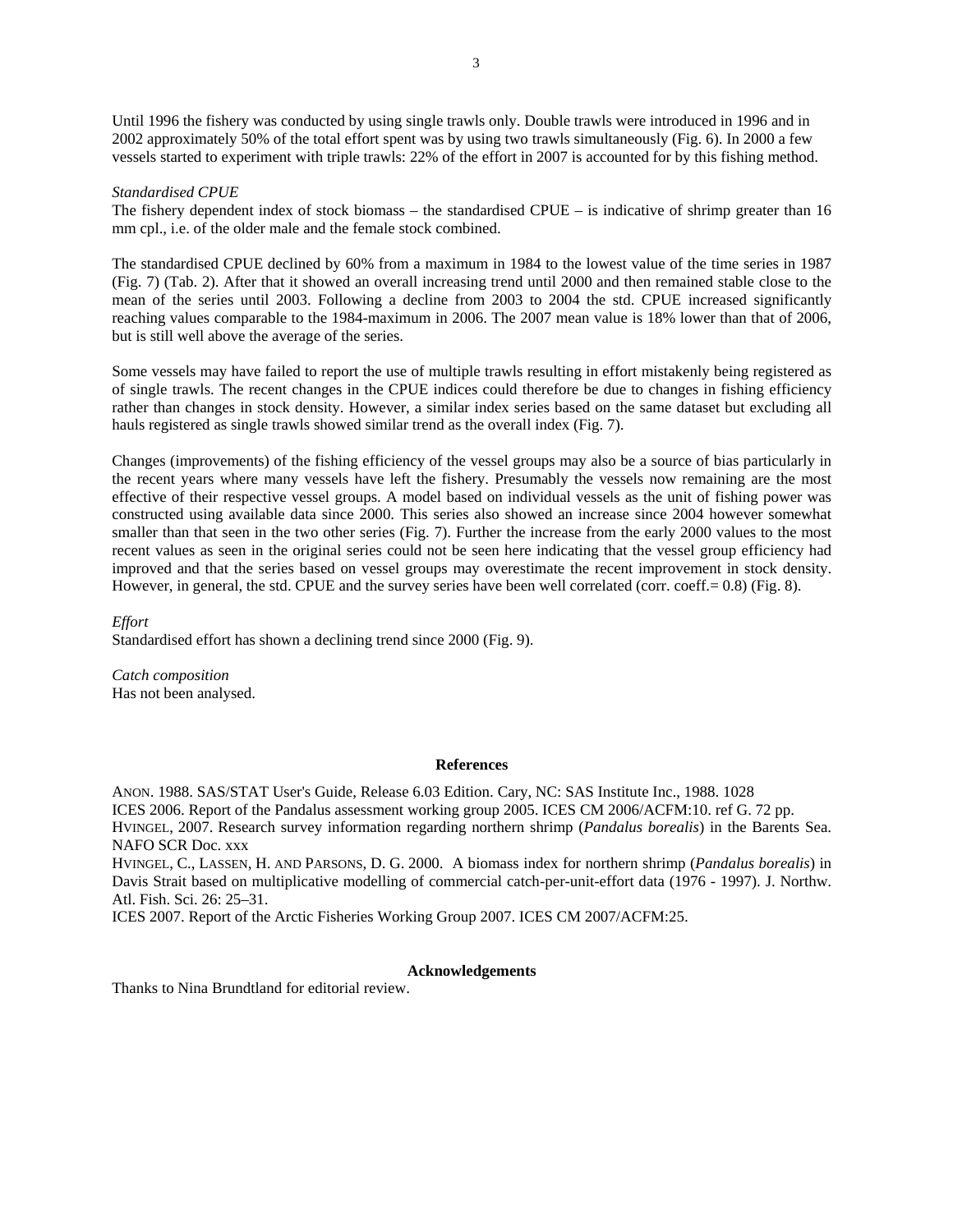| total   | Others           | Russia           | Norway | Year  |
|---------|------------------|------------------|--------|-------|
| 5.508   | $\boldsymbol{0}$ | $\boldsymbol{0}$ | 5.508  | 1970  |
| 5.116   | $\boldsymbol{0}$ | $\boldsymbol{0}$ | 5.116  | 1971  |
| 6.772   | $\boldsymbol{0}$ | $\boldsymbol{0}$ | 6.772  | 1972  |
| 6.921   | $\mathbf{0}$     | $\mathbf{0}$     | 6.921  | 1973  |
| 9.000   | $\overline{0}$   | 0.992            | 8.008  | 1974  |
| 8.199   | 0.002            | $\boldsymbol{0}$ | 8.197  | 1975  |
| 10.300  | $\mathbf{0}$     | 0.548            | 9.752  | 1976  |
| 24.408  | 4.854            | 12.774           | 6.78   | 1977  |
| 36.343  | $\boldsymbol{0}$ | 15.859           | 20.484 | 1978  |
| 36.689  | 0.39             | 10.864           | 25.435 | 1979  |
| 46.280  | $\overline{0}$   | 11.219           | 35.061 | 1980  |
| 44.621  | 1.011            | 10.897           | 32.713 | 1981  |
| 62.838  | 3.835            | 15.552           | 43.451 | 1982  |
| 104.806 | 4.903            | 29.105           | 70.798 | 1983  |
| 128.062 | 8.246            | 43.180           | 76.636 | 1984  |
| 124.489 | 10.262           | 32.104           | 82.123 | 1985  |
| 65.323  | 6.538            | 10.216           | 48.569 | 1986  |
| 43.367  | 5.324            | 6.690            | 31.353 | 1987  |
| 48.689  | 4.348            | 12.32            | 32.021 | 1988  |
| 62.748  | 3.432            | 12.252           | 47.064 | 1989  |
| 81.164  | 6.687            | 20.295           | 54.182 | 1990  |
| 74.862  | 6.156            | 29.434           | 39.272 | 1991  |
| 68.568  | 8.021            | 20.944           | 39.603 | 1992  |
| 56.312  | 0.806            | 22.397           | 33.109 | 1993  |
| 28.287  | 1.063            | 7.108            | 20.116 | 1994  |
| 25.220  | 2.319            | 3.564            | 19.337 | 1995  |
| 34.512  | 3.320            | 5.747            | 25.445 | 1996  |
| 35.736  | 5.164            | 1.493            | 29.079 | 1997  |
| 55.790  | 6.1031           | 4.895            | 44.792 | 1998  |
| 75.669  | 12.292           | 10.765           | 52.612 | 1999  |
| 83.170  | 8.2413           | 19.596           | 55.333 | 2000  |
| 57.536  | 8.659            | 5.846            | 43.031 | 2001  |
| 61.488  | 8.899            | 3.790            | 48.799 | 2002  |
| 39.225  | 2.277            | 2.776            | 34.172 | 2003  |
| 40.701  | 2.373            | 2.410            | 35.918 | 2004  |
| 40.698  | 3.010            | 0.435            | 37.253 | 2005  |
| 29.688  | 2.271            | 0.004            | 27.413 | 2006  |
| 28.004  | 2.000            | 0.004            | 26.000 | *2007 |

**Table 1.** Nominal landings ('000 tons) by nation (\*2007 catch is estimated based on data until August).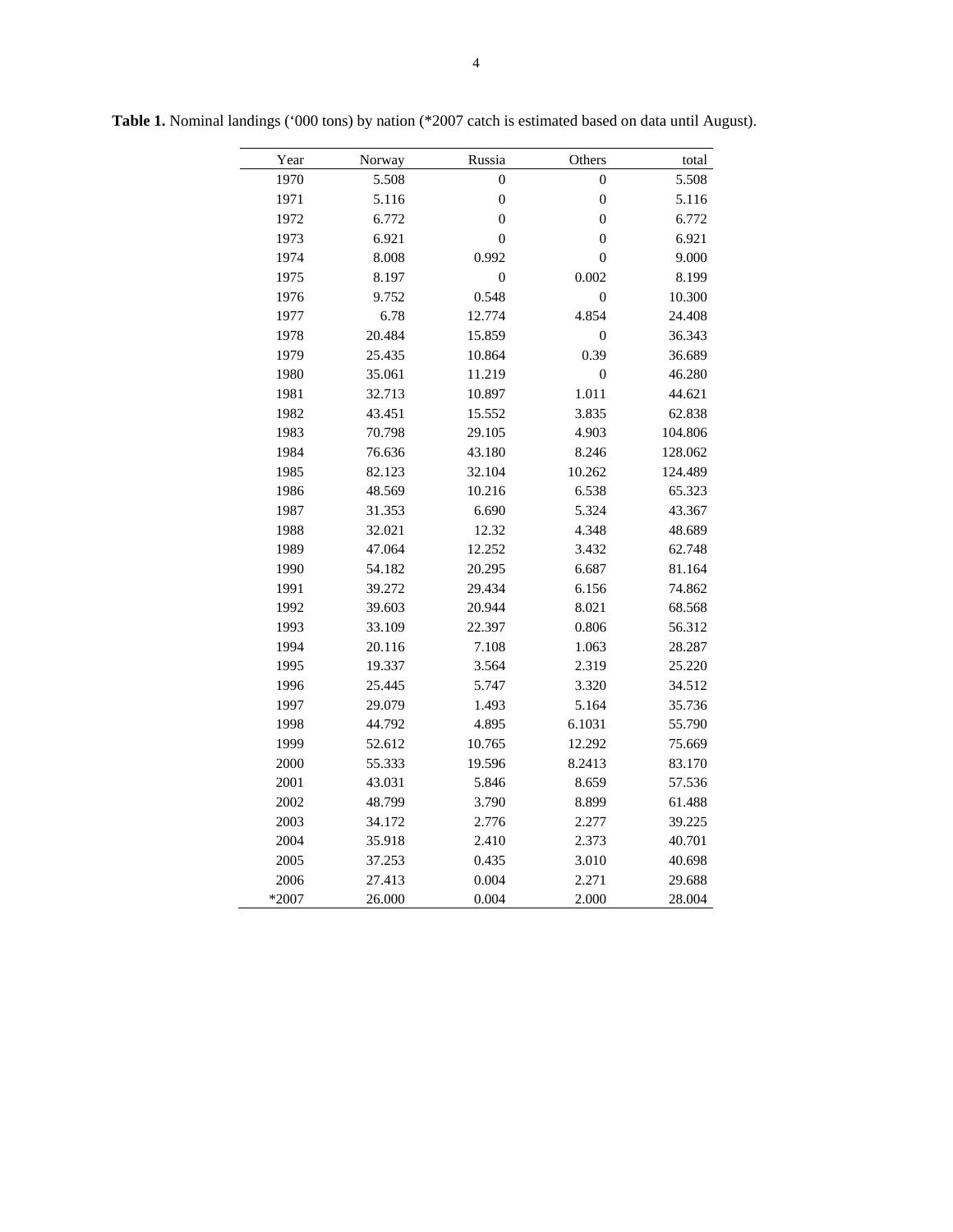Absolute Standardised year Catch ('000 tons) CPUE (kg/hr) Effort ('000 hrs) CPUE (index) Effort (index) 1980 35.061 184 190.783 1.00 1.00 1981 32.713 215 152.112 1.16 0.83 1982 43.451 198 219.098 1.10 1.23 1983 70.798 229 308.768 1.26 1.80 1984 76.636 245 312.218 1.31 2.11 1985 82.123 227 361.692 1.04 2.58 1986 48.569 154 315.078 0.63 2.25 1987 31.353 110 283.900 0.48 1.97 1988 32.021 111 289.674 0.52 2.02 1989 47.064 139 338.394 0.68 1.99 1990 54.182 149 364.772 0.68 2.57 1991 39.272 170 230.495 0.72 2.25 1992 39.603 211 188.083 0.83 1.79 1993 33.109 209 158.621 0.88 1.38 1994 20.116 165 122.166 0.70 0.87 1995 19.337 145 132.968 0.62 0.89 1996 25.445 181 140.323 0.79 0.94 1997 29.079 212 137.044 0.78 1.00 1998 44.792 289 155.010 0.93 1.29 1999 52.612 290 181.466 0.95 1.71 2000 55.333 280 197.830 0.86 2.10 2001 43.031 351 122.524 0.86 1.45 2002 48.799 409 119.196 0.85 1.57 2003 34.172 380 89.989 0.84 1.01 2004 35.918 333 107.945 0.75 1.17 2005 37.253 365 102.063 1.10 0.80 2006 27.413 401 68.362 1.25 0.51 2007\* 26.000 532 48.872 1.03 0.54

**Table 2.** Nominal landings, catch-per-unit-effort (CPUE) and effort standardised and unstandardised. Norwegian data. (\*2007 catch is estimated based on data until August).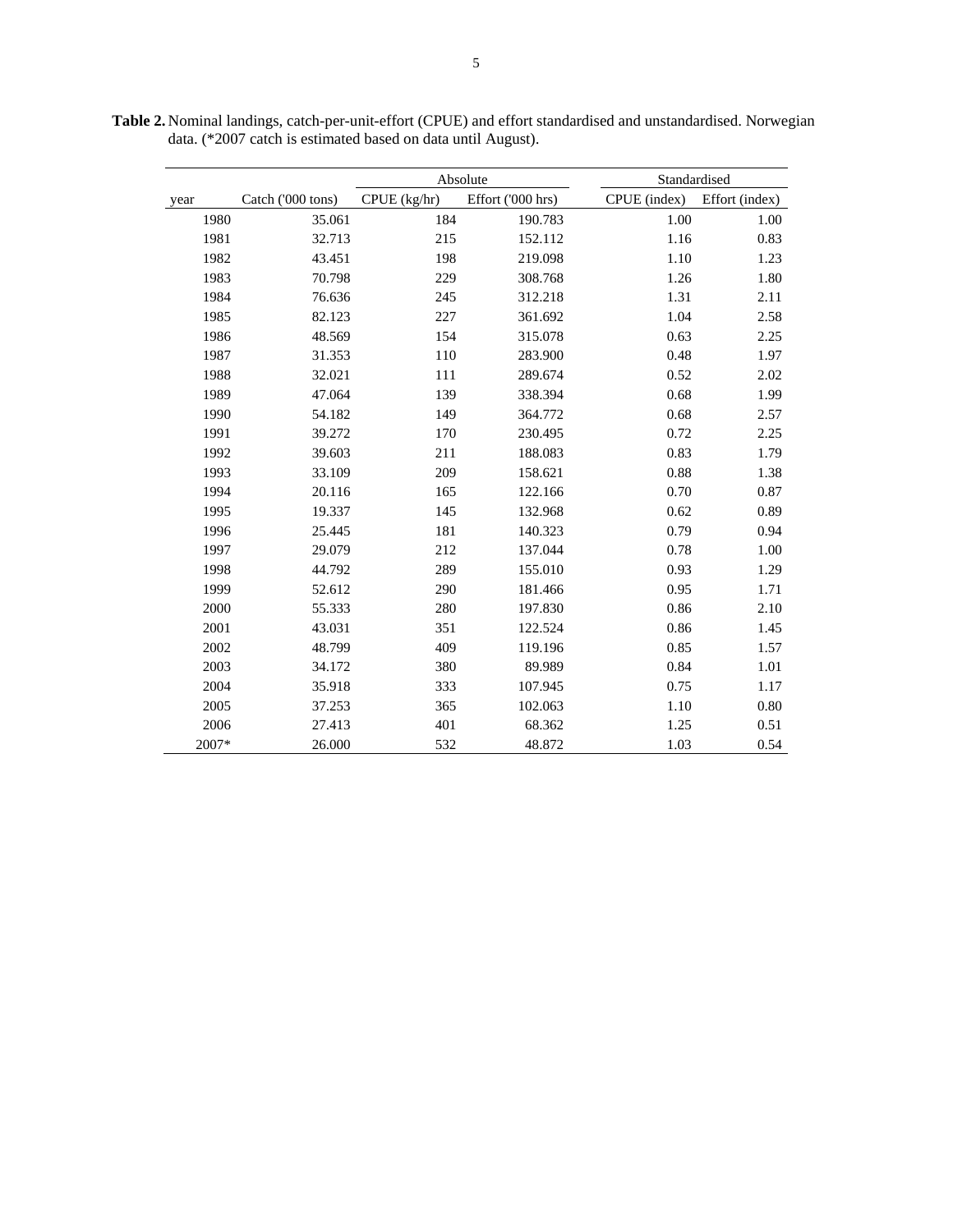

Fig. 1. Distribution of catches by Norwegian vessels 2001-2007 based on logbook information.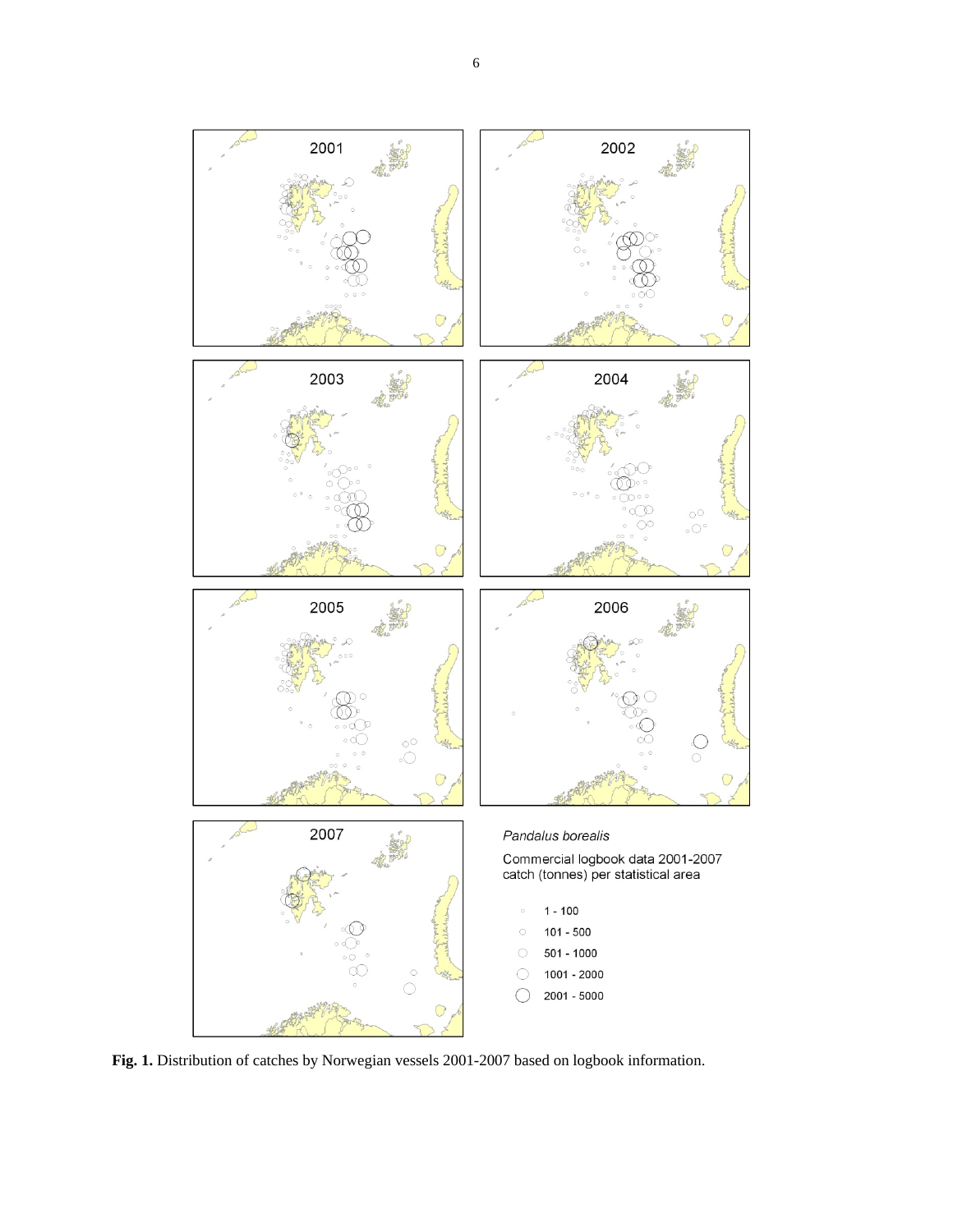

**Fig. 2.** Shrimp in the Barents Sea: Seasonal distribution of fishing effort 1980-2006. Hours trawled in a month as a percentage of total effort of the year. Norwegian data.



**Fig. 3.** Shrimp in the Barents Sea: Total landings. The 2007 value is estimated based on data until August.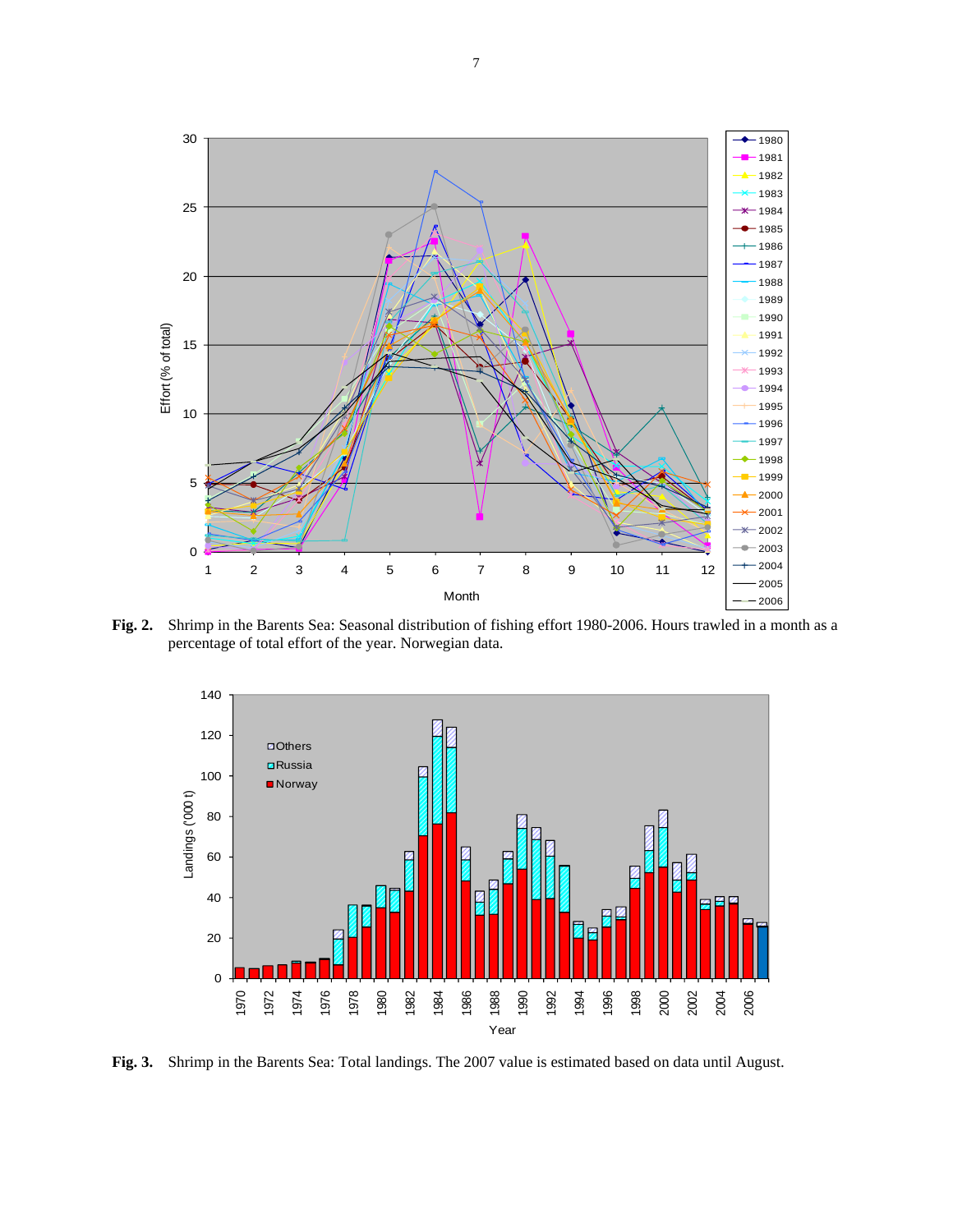

**Fig. 4.** Shrimp in the Barents Sea: Percentage of total catch taken by 5 fleet components separated by engine size (HP= horse-powers) 1980-2007.



**Fig. 5.** Shrimp in the Barents Sea: Number of vessels participating in the fishery 2000-2007. The 5 fleet components are separated by engine size (HP= horse-powers). Norwegian data.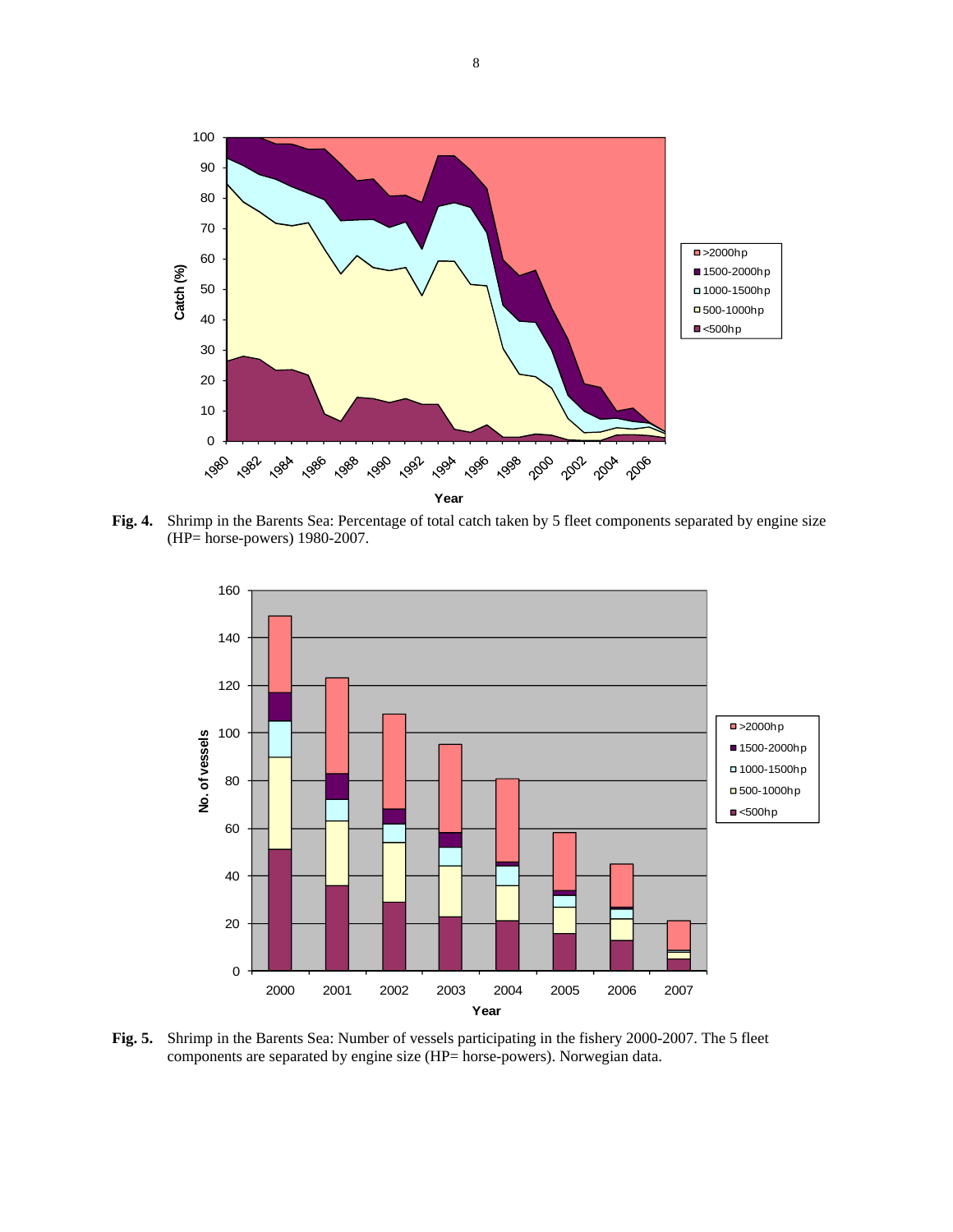

**Fig. 6.** Shrimp in the Barents Sea: Percentage of total fishing effort spent by using single, double or triple trawls 2000-2007. Norwegian data.



**Fig 7.** Shrimp in the Barents Sea: Standardised CPUE based on (A) vessels grouped by engine size, (B) only hauls positively reported as double and triple trawls, (C) individual vessels as the unit of fishing power. Norwegian data.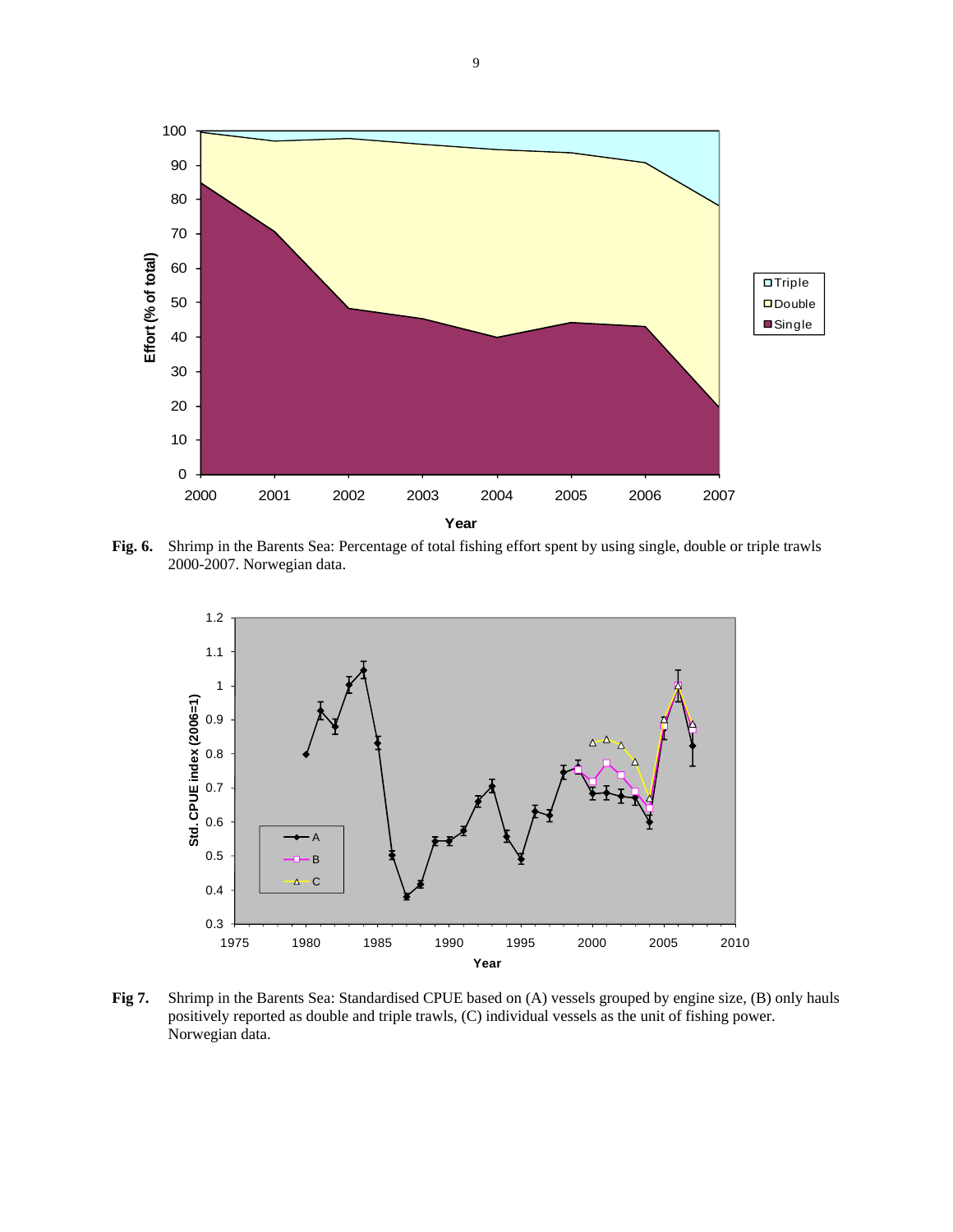

**Fig 8.** Shrimp in the Barents Sea: Standardised CPUE (A) and survey indices.



**Fig 9.** Shrimp in the Barents Sea: Standardised effort. (A) vessels grouped by engine size, (B) individual vessels as the unit of fishing power Norwegian data.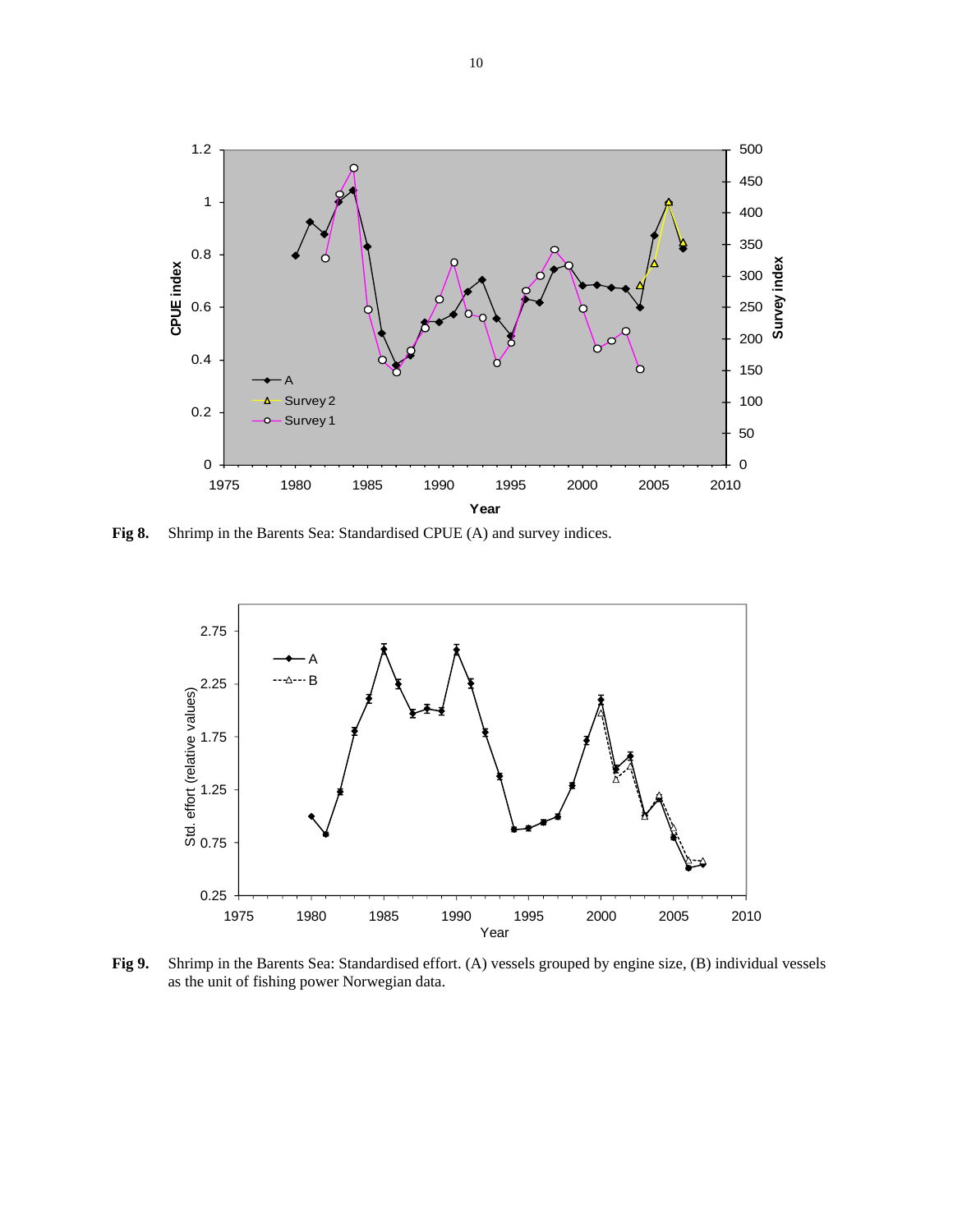**Appendix 1.** Diagnostical output from GLM‐run of the Barents Sea index.

|        |                            |              |                                                                                                |                                      | Class Level Information |            |                          |                      |           |                                                                            |
|--------|----------------------------|--------------|------------------------------------------------------------------------------------------------|--------------------------------------|-------------------------|------------|--------------------------|----------------------|-----------|----------------------------------------------------------------------------|
| strata |                            | 8            | <b>ABCDEFGH</b>                                                                                |                                      |                         |            |                          |                      |           |                                                                            |
| gear   |                            | 3            | 55 58 59                                                                                       |                                      |                         |            |                          |                      |           |                                                                            |
| vessel |                            | 5            | 1 2 3 4 5                                                                                      |                                      |                         |            |                          |                      |           |                                                                            |
| year   |                            | 28           |                                                                                                |                                      |                         |            |                          |                      |           | 1981 1982 1983 1984 1985 1986 1987 1988 1989 1990 1991 1992 1993 1994 1995 |
| month  |                            | 12           | 1996 1997 1998 1999 2000 2001 2002 2003 2004 2005 2006 2007 2080<br>1 2 3 4 5 6 7 8 9 10 11 12 |                                      |                         |            |                          |                      |           |                                                                            |
|        |                            |              |                                                                                                | Number of Observations Read          |                         |            |                          | 102882               |           |                                                                            |
|        | Dependent Variable: lncpue |              |                                                                                                |                                      |                         |            |                          |                      |           |                                                                            |
|        | Weight: effort             |              |                                                                                                |                                      |                         |            |                          |                      |           |                                                                            |
|        |                            |              |                                                                                                |                                      |                         | Sum of     |                          |                      |           |                                                                            |
|        | Source                     |              |                                                                                                | DF                                   |                         | Squares    | Mean Square              |                      | F Value   | Pr > F                                                                     |
|        | Model                      |              |                                                                                                | 51                                   |                         | 953720.624 |                          | 18700.404            | 2861.06   | $\langle .0001$                                                            |
|        | Error                      |              |                                                                                                | 102830                               |                         | 672114.867 |                          | 6.536                |           |                                                                            |
|        | Corrected Total            |              |                                                                                                | 102881                               | 1625835.491             |            |                          |                      |           |                                                                            |
|        |                            |              |                                                                                                |                                      |                         |            |                          |                      |           |                                                                            |
|        |                            |              | R-Square                                                                                       |                                      | Coeff Var               | Root MSE   |                          | lncpue Mean          |           |                                                                            |
|        |                            |              | 0.586603                                                                                       |                                      | 49.15270                | 2.556594   |                          | 5.201331             |           |                                                                            |
|        |                            |              |                                                                                                |                                      |                         |            |                          |                      |           |                                                                            |
|        | Source                     |              |                                                                                                | DF                                   | Type III SS             |            | Mean Square              |                      | F Value   | Pr > F                                                                     |
|        | strata                     |              |                                                                                                | 7                                    |                         | 42379.6756 |                          | 6054.2394            | 926.27    | $\langle .0001$                                                            |
|        | year                       |              |                                                                                                | 27                                   | 253724.1185             |            |                          | 9397.1896            | 1437.72   | $\langle .0001$                                                            |
|        | gear                       |              |                                                                                                | 2                                    |                         | 14343.7114 |                          | 7171.8557            | 1097.26   | $\langle .0001$                                                            |
|        | vessel                     |              |                                                                                                | 4                                    | 138393.2128             |            |                          | 34598.3032           | 5293.36   | $\langle .0001$                                                            |
|        | month                      |              |                                                                                                | 11                                   |                         | 72308.6627 |                          | 6573.5148            | 1005.71   | $\langle .0001$                                                            |
|        |                            |              |                                                                                                |                                      |                         |            | Standard                 |                      |           |                                                                            |
|        |                            | Parameter    |                                                                                                |                                      | Estimate                |            | Error                    | t Value              | Pr >  t   |                                                                            |
|        |                            | Intercept    |                                                                                                |                                      | 6.320116283 B           |            | 0.02228619               | 283.59               |           | $\langle .0001$                                                            |
|        |                            | strata       | А                                                                                              | $-0.252613760$ B                     |                         |            | 0.00606434               | $-41.66$             |           | $\ddotsc 0001$                                                             |
|        |                            | strata       | B                                                                                              | 0.010502265 B                        |                         |            | 0.00573669               | 1.83                 |           | 0.0671                                                                     |
|        |                            | strata       | C                                                                                              |                                      | 0.038547519 B           |            | 0.00529242               | 7.28                 |           | $\ddotsc 0001$                                                             |
|        |                            | strata       | D                                                                                              | $-0.011319191B$                      |                         |            | 0.01166646               | $-0.97$              |           | 0.3319                                                                     |
|        |                            | strata       | Е                                                                                              | 0.199475551 B                        |                         |            | 0.00457436               | 43.61                |           | $\ddotsc 0001$                                                             |
|        |                            | strata       | F.                                                                                             | 0.006690562 B                        |                         |            | 0.01209237               | 0.55                 |           | 0.5801                                                                     |
|        |                            | strata       | G                                                                                              | 0.043240389 B                        |                         |            | 0.00775811               | 5.57                 |           | $\ddotsc 0001$                                                             |
|        |                            | strata       | н                                                                                              | 0.000000000 B                        |                         |            |                          |                      | $\bullet$ |                                                                            |
|        |                            | year         | 1981                                                                                           | 0.149496867 B                        |                         |            | 0.01124913               | 13.29                |           | $\langle .0001$                                                            |
|        |                            | year         | 1982                                                                                           | 0.097162192 B                        |                         |            | 0.01014309               | 9.58                 |           | $\ddotsc 0001$                                                             |
|        |                            | year         | 1983                                                                                           | 0.228704933 B                        |                         |            | 0.00956895               | 23.90                |           | $\ddotsc 0001$                                                             |
|        |                            | year         | 1984                                                                                           |                                      | 0.271577553 B           |            | 0.00951765               | 28.53                |           | $\ddotsc 0001$                                                             |
|        |                            | year         | 1985                                                                                           |                                      | 0.042067047 B           |            | 0.00950750               | 4.42                 |           | $\langle .0001$                                                            |
|        |                            | year         | 1986                                                                                           | $-0.464331378$ B                     |                         |            | 0.00990341               | $-46.89$             |           | $\ddotsc 0001$                                                             |
|        |                            | year         | 1987                                                                                           | $-0.742815963 B$                     |                         |            | 0.01036571               | $-71.66$             |           | $\ddotsc 0001$                                                             |
|        |                            | year         | 1988                                                                                           | $-0.649920553 B$                     |                         |            | 0.00990671               | $-65.60$             |           | $\ddotsc 0001$                                                             |
|        |                            | year         | 1989                                                                                           | $-0.384204666$ B                     |                         |            | 0.00943047               | $-40.74$             |           | $\langle .0001$                                                            |
|        |                            | year         | 1990                                                                                           | $-0.383435702 B$                     |                         |            | 0.00929484               | $-41.25$             |           | $\ddotsc 0001$                                                             |
|        |                            | year         | 1991                                                                                           | $-0.330450818$ B                     |                         |            | 0.00986309               | $-33.50$             |           | $\langle .0001$                                                            |
|        |                            | year         | 1992<br>1993                                                                                   | $-0.189246428$ B<br>$-0.123137638$ B |                         |            | 0.01023785               | $-18.48$             |           | $\ddotsc 0001$<br>0.0001                                                   |
|        |                            | year         | 1994                                                                                           | $-0.358519040$ B                     |                         |            | 0.01071604<br>0.01266670 | $-11.49$<br>$-28.30$ |           | 0.0001                                                                     |
|        |                            | year<br>year | 1995                                                                                           | $-0.485415934 B$                     |                         |            | 0.01258806               | $-38.56$             |           | $\ddotsc 0001$                                                             |
|        |                            | year         | 1996                                                                                           | $-0.234691362 B$                     |                         |            | 0.01191567               | $-19.70$             |           | $\ddotsc 0001$                                                             |
|        |                            | year         | 1997                                                                                           | $-0.254491464 B$                     |                         |            | 0.01146386               | $-22.20$             |           | 0.0001                                                                     |
|        |                            | year         | 1998                                                                                           | $-0.068056723B$                      |                         |            | 0.01115801               | $-6.10$              |           | 0.0001                                                                     |
|        |                            | year         | 1999                                                                                           | $-0.047747157 B$                     |                         |            | 0.01059658               | $-4.51$              |           | 0.0001                                                                     |
|        |                            | year         | 2000                                                                                           | $-0.155123760$ B                     |                         |            | 0.01040369               | $-14.91$             |           | 0.0001                                                                     |
|        |                            | year         | 2001                                                                                           | $-0.151603842 B$                     |                         |            | 0.01156761               | $-13.11$             |           | $\ddotsc 0001$                                                             |
|        |                            | year         | 2002                                                                                           | $-0.166604919 B$                     |                         |            | 0.01223165               | $-13.62$             |           | $\ddotsc 0001$                                                             |
|        |                            | year         | 2003                                                                                           | $-0.173042863 B$                     |                         |            | 0.01313773               | $-13.17$             |           | 0.0001                                                                     |
|        |                            | year         | 2004                                                                                           | $-0.285078688B$                      |                         |            | 0.01373875               | $-20.75$             |           | $\ddotsc 0001$                                                             |
|        |                            | year         | 2005                                                                                           | 0.091983629 B                        |                         |            | 0.01530796               | 6.01                 |           | 0.0001                                                                     |
|        |                            | year         | 2006                                                                                           | 0.226273067 B                        |                         |            | 0.01867583               | 12.12                |           | $\ddotsc 0001$                                                             |
|        |                            | year         | 2007                                                                                           | 0.032896211 B                        |                         |            | 0.02970062               | 1.11                 |           | 0.2680                                                                     |
|        |                            | year         | 2080                                                                                           | 0.000000000 B                        |                         |            |                          |                      |           |                                                                            |
|        |                            | gear         | 55                                                                                             | $-0.599854460 B$                     |                         |            | 0.01939819               | $-30.92$             |           | $\ddotsc 0001$                                                             |
|        |                            | gear         | 58                                                                                             | $-0.278444606$ B                     |                         |            | 0.01848984               | $-15.06$             |           | 0.0001                                                                     |